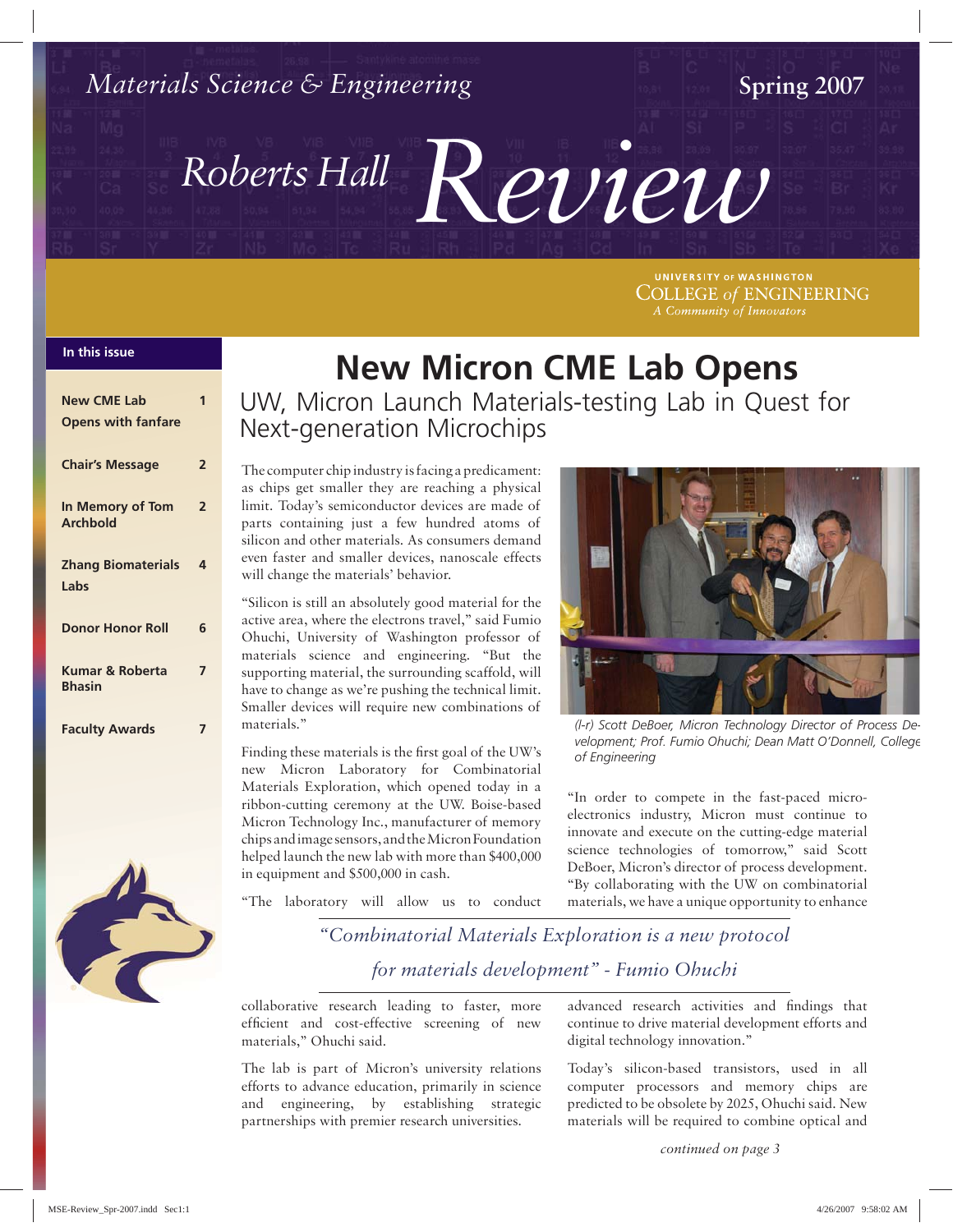### **Message from MSE Chair Alex Jen**

Dear Alumni and Friends,

Welcome to the spring issue of the Roberts Hall Review. In this issue you will find stories focusing on two of our leading researchers and their current efforts. Our front page story is about the new Combinatorial Materials Exploration laboratory Professor Fumio Ohuchi has just opened with funding support from Micron Technology, Inc. The work



that will come out of this new lab promises to play a big role in the next generation of microchips and memory devices. I think you will also enjoy our article about the very exciting biomaterials work being done by Associate Professor Miqin Zhang. Prof. Zhang is one of our leaders in interdisciplinary work as she pursues materials research into the medical arena.

We have recently established the External Advisory Board comprised of corporate and educational leaders from around the country to provide advice and assistance to the Department

on matters pertaining to the Department's mission in education, research, development, and professional service. The Board will play a very critical role in helping our Department meet the goals of our educational and research programs, as well as assisting with strategic planning and external relations. The first meeting will take place in October and the autumn issue of the Roberts Hall Review will include an article on the new board and its members.

On a sad note, I am sorry to report that Professor Emeritus Thomas Archbold passed away in March. Tom, who retired from the Department in 1997, was a mainstay of our Metallurgical Engineering program and will be missed by his colleagues and former students.

I would be happy to hear from any of our alums, whether to discuss the state of MSE or just to say hello. If you find yourself in Seattle and have time to visit the Department, I would enjoy taking you to lunch. Just give me a call. One of the most satisfying aspects of being chair is to hear from and see our alums.

## **IN MEMORIAM: Thomas Archbold**

We are sad to report that Professor Emeritus Thomas F. Archbold passed away on March 19, 2007. Born in Fort Wayne, Indiana, Prof. Archbold attended school in Indiana, receiving his BS, MS and Ph.D. in Metallurgical Engineering from Purdue University. He joined the Materials Science Engineering faculty at UW in 1961 as an Assistant Professor. He was promoted to Associate Professor in 1968 and to Professor in 1973. Prof. Archbold served the Department until his retirement in 1997 as Professor Emeritus. His earliest responsibilities as a faculty member included



in physical metallurgy, corrosion, diffraction, and metal failure helped define the character of the Department. In addition to his faculty duties, Prof. Archbold also did considerable consulting work on metallurgical issues, including pro bono work for the Washington State Patrol. Outside of his educational and research work, Prof. Archbold had wideranging interests that included music, photography, and travel. He'll be greatly missed by his family that includes his wife of 47 years, Barbara Connelly, sons, Brian (Sook) and Mike, daughter, Becky (Jeff Spelman), grandchildren, Aidan and

materials studies on the electron microscope. In 1967, Prof. Archbold became the Principal Investigator for the National Science Foundation's sponsored study of diffusion in orderdisorder arrays. During his tenure, his teaching and scholarship

Madeline Spelman and brother-in-law, John Connelly (Evey). A Memorial Concert honoring Prof. Archbold's life was held at the University of Washington Club on April 4th.

*Roberts Hall Review, Spring 2007*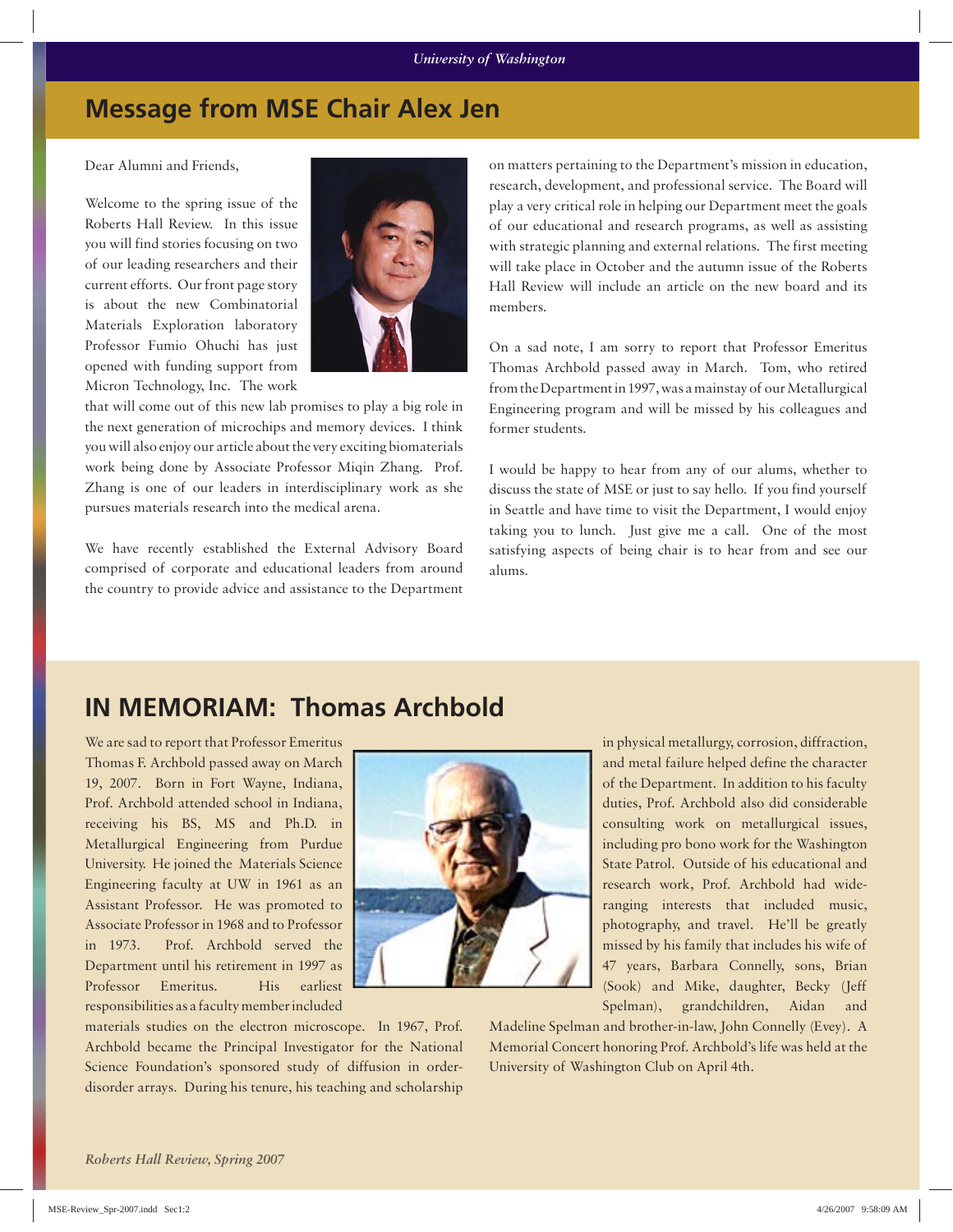## **CME Lab Opening,** *continued from pg. 1*

magnetic signals, two directions for future microchips, with the existing silicon electronics. At the moment many different possible successors are vying for favor. Testing them all quickly is beyond the ability of conventional materials testing, Ohuchi said.

The Micron lab's machines automate materials testing by creating a wafer, called a materials library, whose properties change gradually. By layering these wafers, a single test can evaluate all possible combinations of important factors -- such as manufacturing process, material composition and atomic structure -- to see which produce the best attributes. The word "combinatorial" in the lab's name refers to this system for combining different materials.

Similar techniques for screening candidates have long been used in the pharmaceutical industry, but are only beginning to be used in materials research, Ohuchi said. The new lab will work cooperatively with other institutions using combinatorial materials testing, including the National Institute of Materials Science in Japan, the Pacific Northwest National Laboratory in Richland, Wash., and the University of Maryland in College Park. Materials scientists predict that the abundance of data generated by this type of screening will have the same effect on their field that the Human Genome Project had on biology.



*(L-R) Scott DeBoer, Director of Process Development; Kipp Bedard, President Micron Technology Foundation and VP Investor Relations Micron Technology; Dee Mooney, Executive Director, Micron Technology Foundation; John Smythe, Sr. Engineer, Process R&D; Janine Rush-Byers, Micron University Relations Manager; Dianna Santos, Micron Scholarship Coordinator.*



*(l-r) John Smythe, Micron Process R&D; Fumio Ohuchi*

The lab will be directed by a multidisciplinary team of five UW faculty. In addition to Ohuchi, physicist Marjorie Olmstead will help to assess why the material responds in certain ways. Materials scientist Raj Bordia will study whether the combinations are compatible and stable. Electrical engineers Bruce Darling and Scott Dunham will conduct modeling experiments and build prototype devices. The fast pace of today's computer industry means research once carried out in many steps, Ohuchi said, is now being done simultaneously.

"The Micron lab will provide a total integration of expertise within the University of Washington to speed up material development," said professor Alex Jen, chair of the Department of Materials Science & Engineering. "This investment will also build much tighter relationships with our neighboring semiconductor companies."

All results will be collected in a publicly accessible computer database. While the initial motivation for the lab is to test semiconductors for the computer industry, over time it may be used to test new materials for energy

*continued on page 8*



*The CME Team: (l-r) Bruce Darling, Electrical Engineering; Scott Dunham, Electrical Engineering; Fumio Ohuchi, Materials Science & Engineering; Marjorie Olmstead, Physics. Not pictured is Raj Bordia, Materials Science & Engineering.*



*Grad student Shiho Iwanaga at the Chemical Beam Epitaxy unit*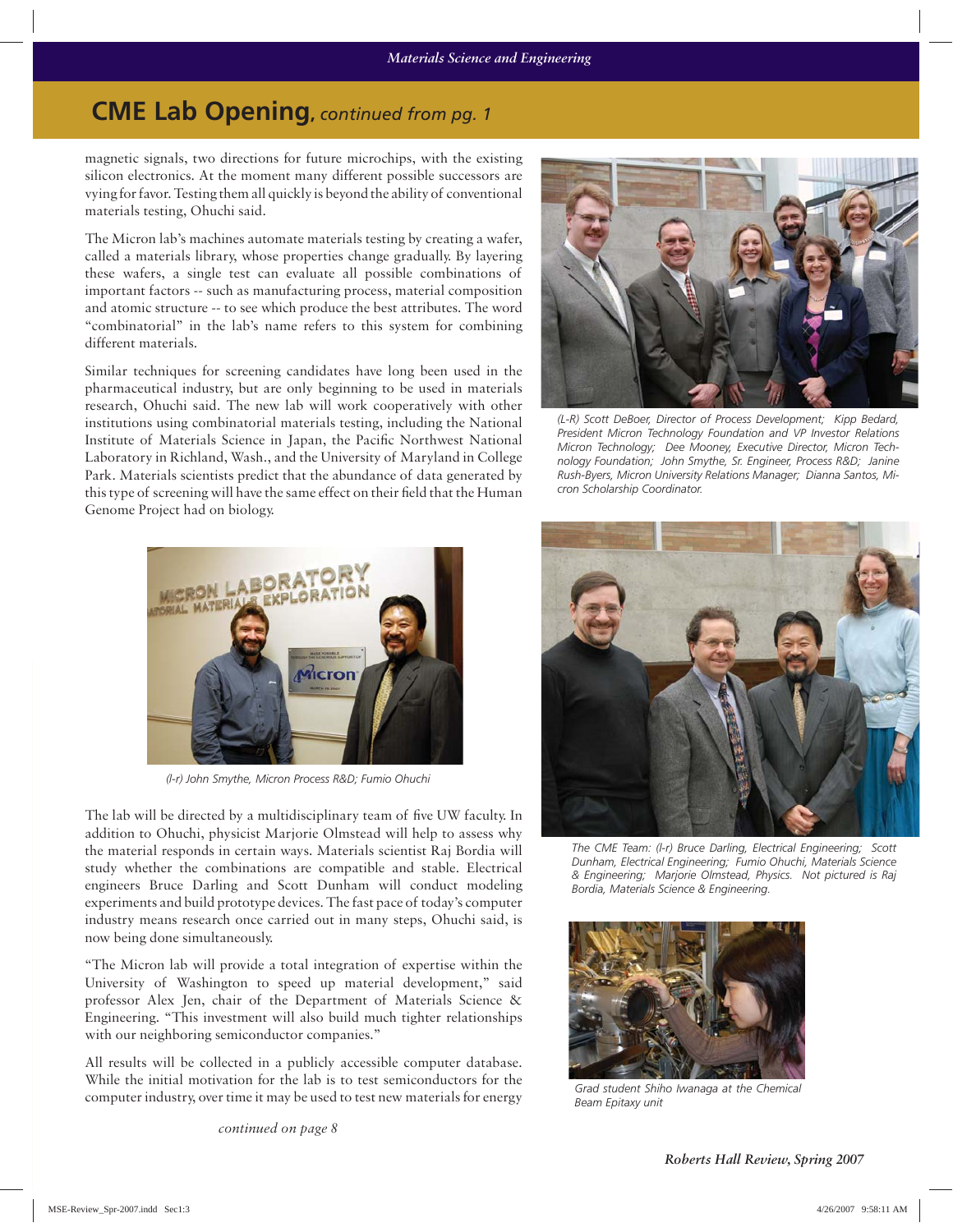## *Miqin Zhang Lab: On the*

Prof. Miqin Zhang and her research group have received frequent media coverage during the past couple of years in print and online publications such as the NSTI Nano World News, Nature Nanotechnology, and NCI Nanotech News. The Zhang group is working on the cutting-edge of biomaterials, biotechnology and nanotechnology and Prof. Zhang has established extensive interdisciplinary research programs with the School of Medicine, Bioengineering, UW Engineered Biomaterials, the Fred Hutchinson Cancer Center, and Children's Hospital. She is also successfully developing grant funding to support her work, including a recent, major grant from the National Institutes of Health (NIH). Following is a summary of the work currently being done in Prof. Zhang's group and it demonstrates some of the exiting new areas into which materials science and engineering has moved.

#### *Nanoparticle Lab*

Prof. Zhang's Nanoparticle Lab continues to get media coverage as it focuses its research on brain cancer diagnosis and treatment



*Using a Gel-doc instrument, Omid Veiseh and Miqin Zhang examine bacterial colonies engineered to produce rare proteins which selectively target cancer cells*

through imaging enhancement and targeted, controlled therapeutic payload delivery through the use of nanoconjugates or multifunctional nanovectors. These are chemically modified nanoparticles which serve as "vehicles" that carries biomolecules to target cells. The nanoparticles specifically target cancer cells, imposing minimal side effects to healthy tissue. Ultimately, the goal is to create fluorescent nanoparticle probes that will locate and illuminate cancer cells, allowing surgeons to more precisely remove tumors and avoid damage to surrounding brain tissue.

Zhang's work focuses on developing new techniques to synthesize these nanoparticles, modifying them with different chemistries, and functionalizing them with various targeting agents and therapeutic drugs. The Zhang group is actually constructing the nanoparticles which are tiny to the extreme -- it would take 100,000 of them to equal the thickness of a sheet of paper. During the past few years, a number of nanoconjugates and nanovectors have been developed. A recent example is a



*Matthew Leung extracts RNA molecules from stem cells grown on engineered scaffolds in order analyze the cell differentiation using real time PCR*

multifunctional nanovector designed to target and treat glioma tumors, the most common form of primary brain cancer. This multifunctional nanovector comprises a superparamagnetic iron oxide nanoparticle core coated with a biodegradable polymer PEG, a fluorescence dye Cy5.5 and a targeting agent chlorotoxin and is detectable by both MRI and fluorescence microscopy. Because the MRI and optical signals come from the same nanoparticles, the surgeon would be able to use the MRI scan as a roadmap to the fluorescently labeled glioma within the brain. Glioma tumors are the most common and most deadly form of brain cancer and a real-time MRI visual guide for brain surgery is the vision that inspires Prof. Zhang and her colleagues.

#### *Tissue Engineering Lab*

Prof. Miqin Zhang and her research group have also been highlighted for their work in developing natural polymer based



*Miqin Zhang and Ryan Buckmaster at the electrospinning equipment in the Tissue Engineering lab. Zhang's group fabri*cates natural polymer-based nanofibrous matrices and studies *their mechanical and biological properties for tissue engineering and regenerative medicine*

nanofibers for cartilage repair. This research holds great promise for millions of people who suffer articular cartilage degeneration as a result of osteoarthritis or traumatic injury. This cartilage

*Roberts Hall Review, Spring 2007*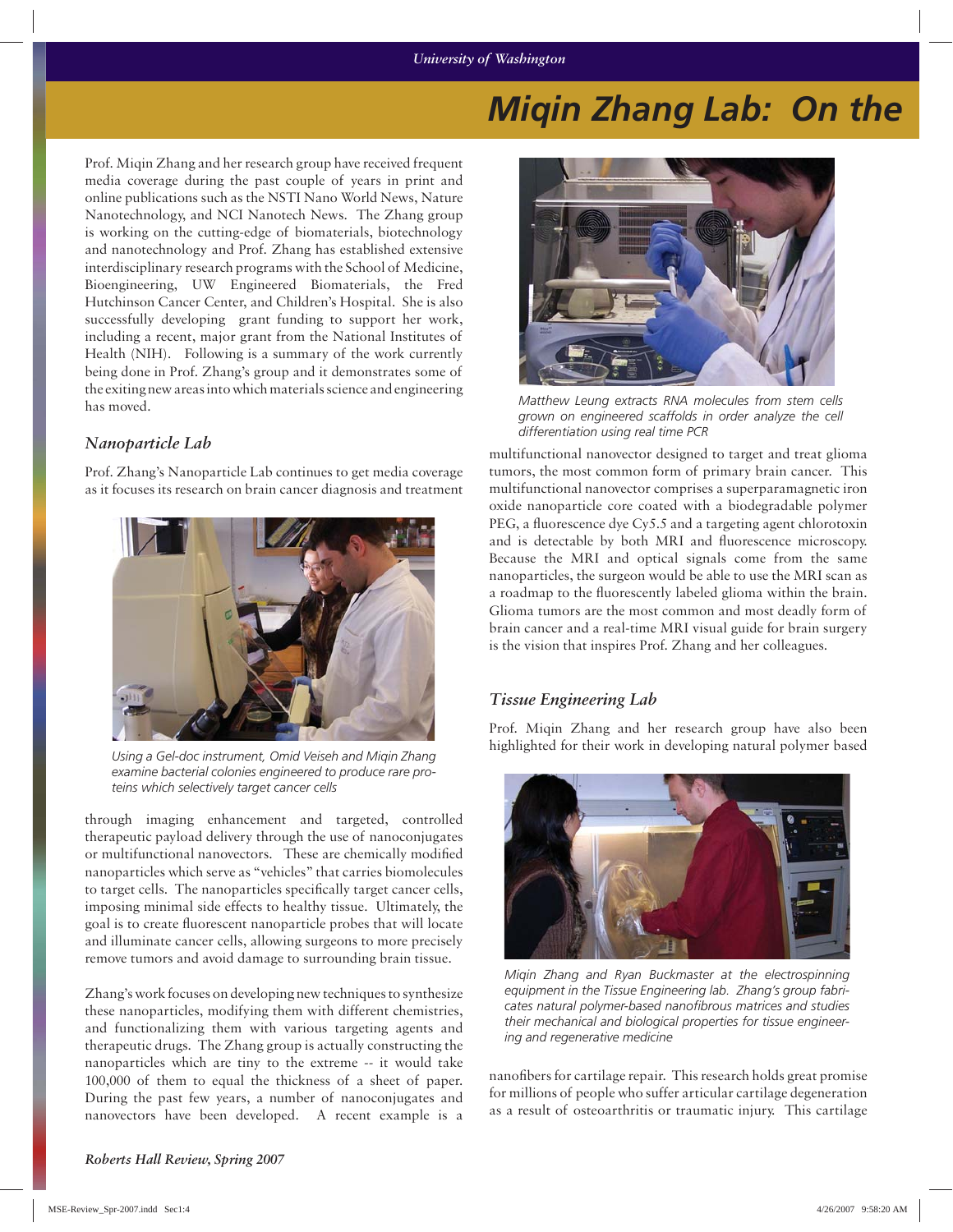# *Biomaterials Cutting Edge*

has very limited capability for self-healing and current treatments available are rarely able to restore full function.



*Chen Fang and Miqin Zhang visually inspect the colloidal stability of a synthesized nanoparticle suspension. The equipment shown in the background is a dynamic light scattering instrument which enables measurements of nanoparticle hydrodynamic size and zeta potential.*

Prof. Zhang's Tissue Engineering Lab concentrates on development of biocompatible materials that can serve as biodegradable scaffolds and/or drug delivery depots. A scaffold, in the context of tissue engineering and regenerative medicine, is designed to functionally restore or repair diseased or lost tissue



*In a Tissue Engineering lab, Michael Rossol tests a bioreactor engineered for dynamic cell culture applications. This instrument enables testing of scaffolds in an environment where the cell chemistry and mechanics more closely resemble In Situ conditions.*

human body and is usually made for a particular tissue type to stimulate or accelerate the tissue growth. This process is initiated by encouraging cell attachment, proliferation, and differentiation. The cells populated in the scaffold then "secrete" the natural extracellular matrix as the scaffold gradually degrades. Nanofibrous matrices introduced as scaffolds may have a better structural resemblance to target tissues because of our ability to manipulate the structure, composition, and chemistry of the

matrices at the nanoscale. Only when the materials can be manipulated at the nanoscale can light be shed on tissue engineering. The Zhang lab fabricates natural polymer-based nanofibrous matrices by electrospinning, and studies their mechanical and biological properties for tissue engineering and regenerative medicine. For repairing minor tissue defects, Hydrogels are used in tissue engineering to serve as scaffolds or drug delivery depots. Use of injectable hydrogels for sustained drug release avoids surgical procedures for implantation, an advantage simply unbeatable by other approaches.

### *Biosensor Lab*

The Biosensor Lab targets the detection and identification of chemical and biological agents and development of drug screening techniques. The goal is to develop surface modification techniques to pattern proteins and live cells on microchips to



*In the Biosensor lab, Ryan Buckmaster exams microfabricated gold and silicon electrode arrays for cell-based biosensor devices.*

study their responses to external stimuli. These responses are transformed into optical or electronic signals that are addressed and processed by computers via data acquisition and control interfaces. Cell-based sensors are hybrid systems (biology + device) that utilize cells' remarkable abilities to detect, transduce, and amplify very small changes of chemistry, light, temperature, and other parameters. These sensors will have many applications, including bio-warfare toxin detection, drug evaluation, pollutant identification, and recognition of viruses, bacteria, and cell types in health/food industries.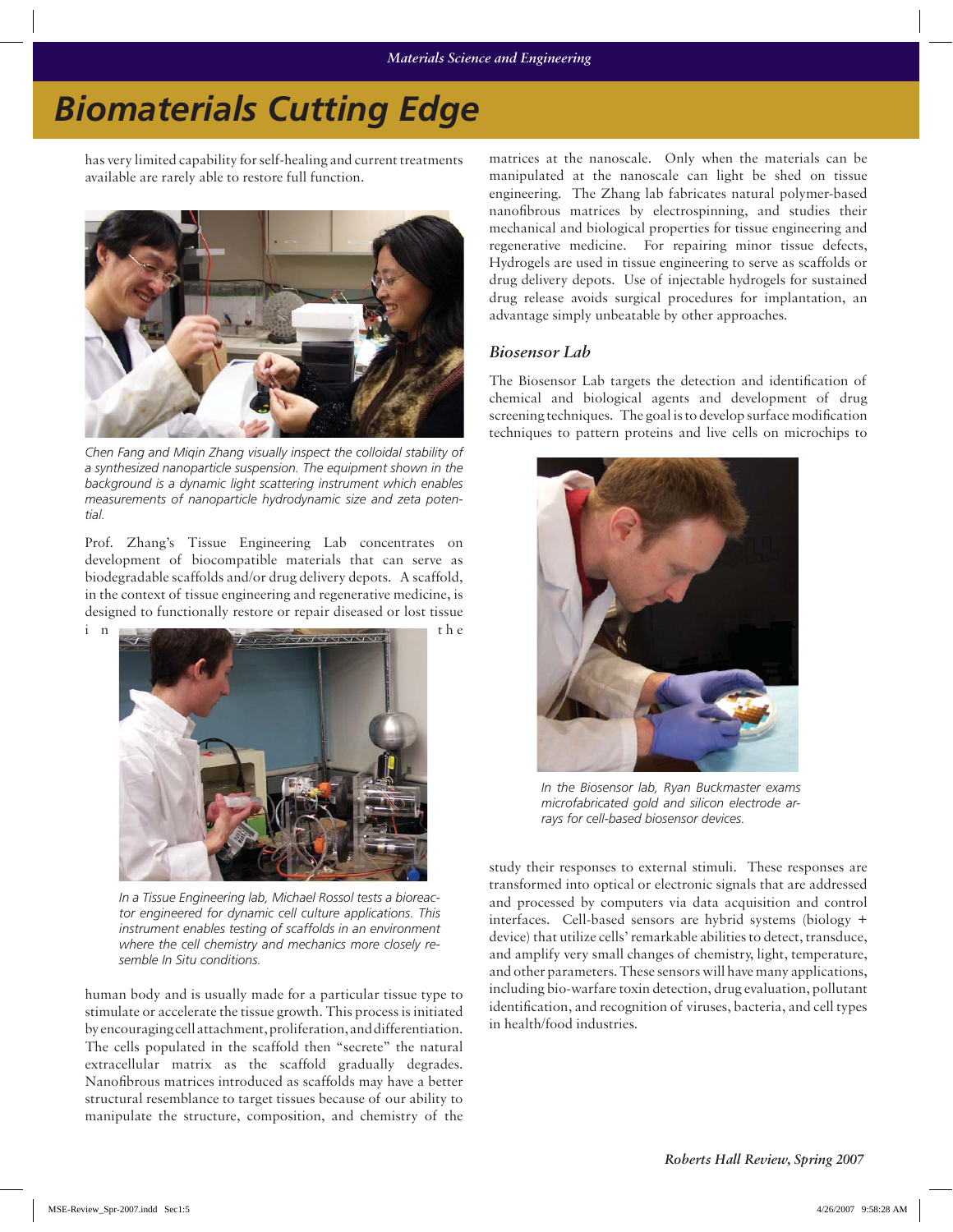# *Your Donations Make a Difference*

*We thank our 2006 donors. Individual donors play a special role in the Department of Materials Science & Engineering's ability to maintain and expand its educational programs. Your gifts allow us to offer fellowship and scholarship aid to a growing number of postgraduate and undergraduate students; they provide funds to support a valuable seminar series; they allow us to grant travel awards so that many of our students have the opportunity to attend professional conferences where they gain valuable experience and contacts that are important to their future careers; they fund our annual Visit Day when top applicants for our graduate program travel to MSE to see what our faculty and student body has to offer. These are just a few of the many things your gifts make possible every year and we are grateful for your support.* 

*To find out more about contributing to Materials Science & Engineering, you can contact David Iyall at College of Engineering Development, 206-685-9816.*

## **Donor Honor Roll, Jan-Dec 2006**

Dr. and Mrs. Ronald L. Beatty Mr.. and Mrs. Clark A. Bergerud Dr. and Mrs. Fennimore N. Bradley William M. Carty, Ph.D. Dr. Valentine and Mr. Nikolas Dmitriev Mr. Harry William Dursch Mr. and Mrs. J. Martin Ekenes Mr. D. Ellerby & Ms. M. Stackpoole Mr. and Mrs. Melvin D. Eng Mr. David Evans and Ms. Patricia Kay Jue Prof. and Mrs. David B. Fischbach Mr. and Mrs. Frank W. Frisk, Jr. Mr. Russell W. Furumasu Mr. and Mrs. Matthew D. Gailey Mr. and Mrs. Dale M. Gerring Ms. Janell Hales and Mr. Gordon Dudder Mr. and Mrs. James William Kammeyer Mr. and Mrs. James E. Kohler Prof. and Mrs. Donald C. Larson Prof. In Gyu Lee Prof. and Mrs. Jong K. Lee Dr. and Mrs. Daniel B. Leiser Sen Liu, Ph.D. Mr. and Mrs. Stewart W. McCormick Mr. and Mrs. Gilbert A. McCoy Mr. and Mrs. Joey L. Mehaffey Dr. and Ms. Peter J. Moroz, Jr. Ms. LaVada A. Moudy Dr. and Mrs. Gangadharan H. Narayanan Dr. and Mrs. Christopher Scott Nordahl Mr. and Mrs. Gregory D. Pendleton Mr. Derek Alyn Reiman Ms. Catherine Sipe

Dr. & Mrs. Makuteswara Srinivasan Mr. and Mrs. Garold L. Steed Mr. and Mrs. Donald R. Stenquist Mr. and Mrs. Warren K. Stratton Mr. and Mrs. David C. Swinehart Mr. and Mrs. Warner W. Talso, Jr. Dana and John Tubbesing Ms. Kristi M. Vasquez Dr. Ronald Vidano & Ms. M. Nyholm-Vidano Ms. Cathy J. Wasem Mr. David L. West Mr. and Mrs. Steven M. White Dr. Charles Wilson Mr. John P. Witham Mr. Mitchell J. Witkowski Ms. Ju-Yuan Yeh and Mr. Jim Cole Mr. Li Yan

#### *Dean's Club*

Dr. and Mrs. Douglas J. Calkins Dr. Daniel W. Frech Mr. and Mrs. Michael J. Lorengo Prof. and Mrs. William D. Scott Prof. and Mrs. James F. Shackelford Ms. Jean Gee & Mr. Alberto Velez

*Presidents Club* Mr. and Mrs. Tom H. Delimitros Prof. and Mrs. Alex Jen Mr. and Mrs. Frank E. Wagstaff

*Corporate Donors* Advanced Electroluminescent Sciences Alaska Airlines American Autoclave American Society for Metals Amgen Foundation Inc Boeing Company, The Ceramatec, Inc Chevron Corporation Chevron Global High Q Foundation Honeywell Foundation IBM Corporation Integrated Technologies, Inc. Intel Corporation Intel Foundation J David Gladstone Institutes Lumera Corporation Micron Technology Foundation, Inc. Micron Technology, Inc. New Energy & Industrial Technology Development Plains Exploration & Production Company Quest Integrated Inc Rockwell International Corp. Trust Toray Composites (America) Inc Washington Research Foundation Yadav Technology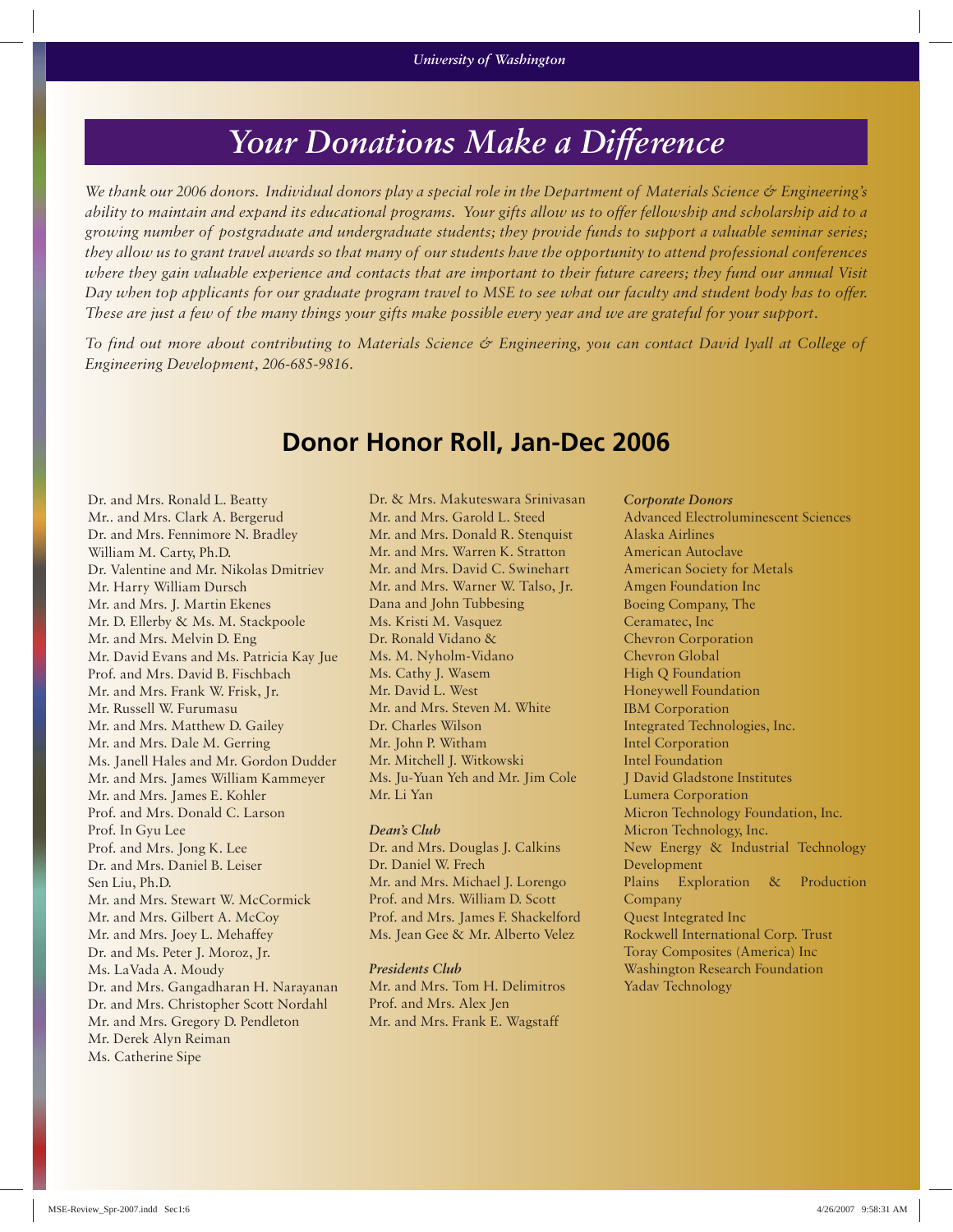# *Alumni Spotlight: Kumar & Roberta Bhasin*

In August of 2006, Materials Science and Engineering alumnus Kumar Bhasin and his wife Roberta made a generous gift to create a graduate fellowship fund in the College of

Engineering. The A. Kumar and Roberta L. Bhasin Endowed Fellowship will provide financial assistance to graduate students in the College of Engineering, with a special focus on supporting students with a link to India.

A graduate of the Indian Institute of Technology, Kumar holds an M.S. and Ph.D. in Metallurgical Engineering from the University of Washington and an M.B.A.

from Pepperdine University. He worked for Marcona, FMC and Amax corporations prior to retiring in 1998 as President of Alumax Technical Center, a subsidiary of Alcoa, Inc. Kumar remembers his time at the UW with fondness, including his memories of professors Brien, Stoebe, and Mueller.

Roberta Bhasin is also a highly accomplished

professional, with a B.A. in English from the University of Washington and an M.B.A. from Pepperdine University. She worked for US West and Seattle City Light, retiring in 2001 as

> Vice President of Communications for Colorado's community college system. She is widely published in business, telecommunications, and education and is author of Mastering Management: A Guide for the Technical Professional.

> In addition to the endowed fellowship, the Bhasins have worked with the UW's Office of Gift Planning to establish a charitable remainder unitrust, a gift that

provides an immediate income tax deduction, provides an annual income for the donor and supports the University of Washington in a meaningful way. The Department of Materials Science and Engineering and the College of Engineering are grateful for the Bhasins generosity, which makes a tremendous impact on the lives of our students and faculty.

## **MSE Faculty Awards**

#### **Raj Bordia Named UW Graduate Mentor for 2007**



On March 9, 2007, UW President Mark A. Emmert announced the selection of Prof. Rajendra Bordia as the 2007 recipient of the Marsha L. Landolt Distinguished Graduate Mentor Award. In his letter to Prof. Bordia, President Emmert noted that "your students and colleagues nominated you with the highest praise for your exemplary commitment to mentoring graduate

students." The Landolt award recognizes a faculty member who excels at the intense, one-on-one teaching that is the hallmark of graduate study. First awarded in 1999, the award was renamed in memory of Marsha L. Landolt, who served as dean of The Graduate School from 1996-2004. The recipient receives a stipend of \$5,000. The award will be officially presented on June 7th at the University Recognition Ceremony in Meany Hall Auditorium and Prof. Bordia will also be recognized during 2007 Commencement exercises on June 9th.

#### **Tom Stoebe Receives ASM George A. Roberts Award**



George A. Roberts Award by ASM International. Stoebe, MSE professor emeritus and Fellow of ASM, is recognized for "his focus on using the materials of everyday life to instill in students a basic understanding of how things behave, demonstrating that we all have an innate knowledge of science through our everyday experience." This award was established in 2003 to highlight the

importance of educational outreach and is presented annually to an individual who has made a significant impact to reach students and teachers, in efforts to increase awareness of materials and applied science careers. The award is named for Dr. George Roberts, president of ASM in 1955, who has served the materials community with great

distinction for more than 50 years. "The Roberts Award was given to Professor Stoebe for his great contribution and impact on educational outreach to students and teachers for increasing awareness of materials and applied science careers", says MSE Acting Chair Alex Jen.

#### **Ohuchi Named AVS Fellow by AVS Trustees, Nov. 2006**



Prof. Fumio Ohuchi been selected by the American Vacuum Society Trustees to receive the honor of "Fellow of the Society". The Fellowship recognizes AVS members who have made sustained and outstanding scientific and technical contributions in research, engineering, technical advancement, academic education, or managerial

leadership for at least ten (10) years. This honor reflects the profound impact of Prof. Ohuchi's accomplishments as judged by his colleagues and concurred by the AVS Trustees, and recognizes Prof. Ohuchi's advances in the surface and interface science of chalcogenide and oxide thin films, along with educational leadership in nanoscience and nanotechnology. The honor will be officially bestowed at the AVS Awards Assembly on November 15, 2006, during the AVS Symposium in San Francisco.

#### **Alex Jen Named to WTC Board of Directors**



Governor Christine Gregoire recently appointed Prof. Alex Jen to serve on the Board of Directors for the Washington Technology Center (WTC). The board consists of representatives from industry and higher education throughout Washington State and it's purpose is to guide WTC in its commitment to becoming a nationally

preeminent organization, focusing state, federal, and private resources on the development and commercialization of new products and

*continued on next page*

*Roberts Hall Review, Spring 2007*